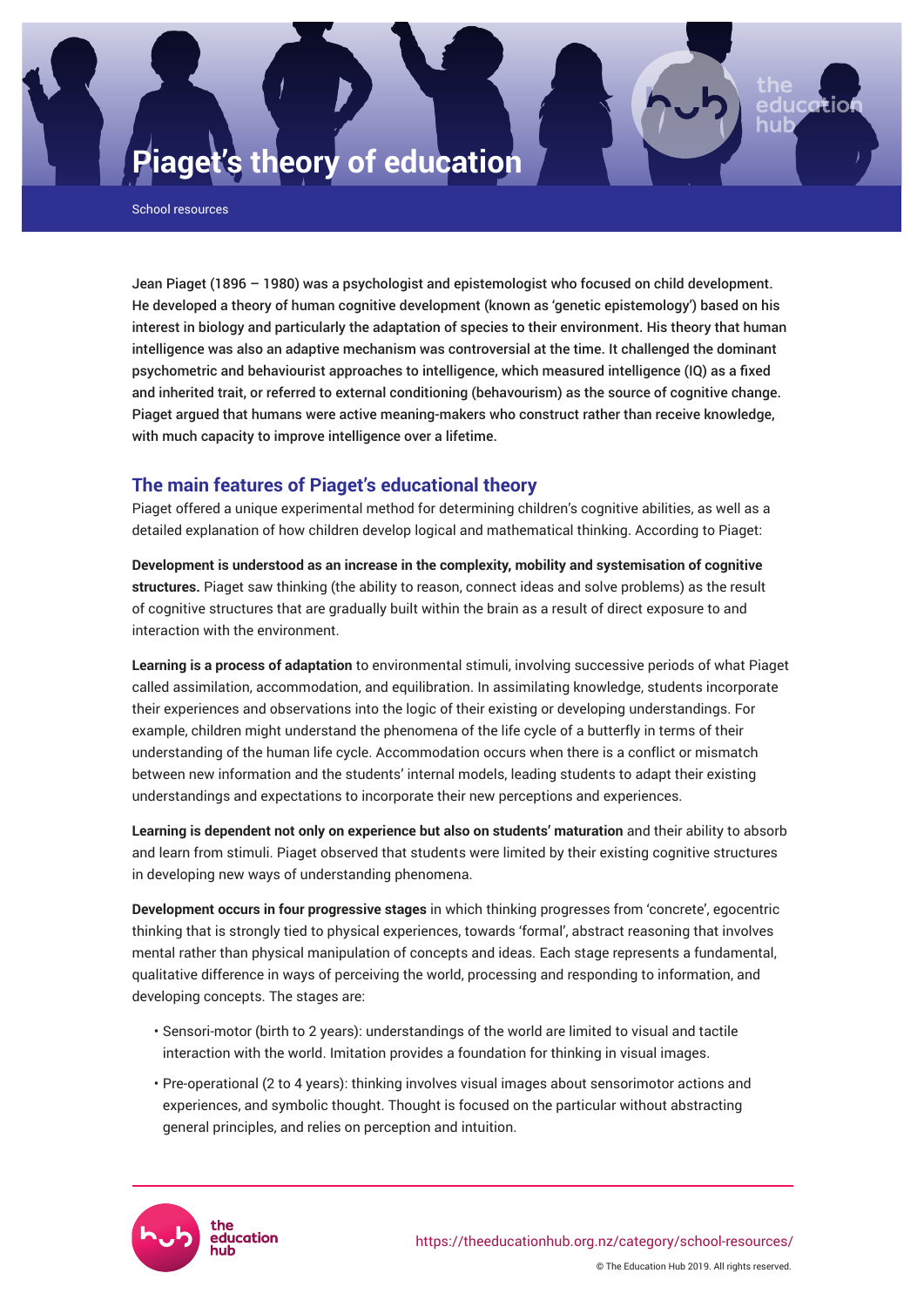- Concrete operational (7-8 to 11-12 years): cognitive structures have developed sufficiently to be used as logical systems (termed "operations") and used across contexts rather than being specific to a certain type of problem in a particular context. At the operational stage of thought, children understand notions of reversibility (subtraction can cancel addition, a clay ball can be transformed into a sausage and back again) and associativity (an ability to identify several ways to pursue an objective, such as a range of ways to solve 25 x 25).
- Formal operational (11-12 to 16-17 years): abstract and decontextualised reasoning using verbal propositions, premises, ideas and concepts is possible without access to concrete objects. Students can hypothesise, problem-solve, note relations between ideas and things, hold a number of ideas in mind, and develop and relate concepts.

The age norms provided by Piaget were approximations, although Piaget believed that all humans undergo these stages, in this order, as they develop cognition and intelligence.

**Learning depends upon students' 'hands on' interactions with objects** rather than the transmission of information. Students need to experience concepts such as addition or capacity by interacting with things in their environment, and they develop logical and mathematical thought as they internalise these actions as thought processes.

**Social factors have an important role in students' knowledge construction**, as children gain knowledge both individually and by observing and acting with others in groups. Peer discussion which generates cognitive conflict is seen as a critical factor in cognitive development. Piaget thought that, while the development of cognition had a biological (innate and predetermined) basis, society also had an important role in providing appropriate possibilities for students to develop their cognition.

#### **What empirical evidence is there for this theory in practice?**

Recent developments in neuroscience have confirmed the flexibility of the brain and its ability to respond and grow with experience<sup>1</sup>, which aligns with Piaget's theory of the construction of cognitive structures to account for and incorporate knowledge from different experiences<sup>2</sup>. Neuroscience also shows that as students grow older and develop, they add more advanced forms of thinking to their repertoire<sup>3</sup>.

Piaget's ideas for supporting the development of cognition also have some substantiation in research. Teachers' planning for students to engage in experiences that provide cognitive conflict, (for example, by having children discover that some heavy things float while some light things sink to challenge their ideas that floating and sinking is related to an item's weight) have been found to have a significant positive effect on achievement<sup>4</sup>, and providing students with manipulative materials (such as Cuisinaire rods, paper folding, and geometric sketches) that illustrate mathematical ideas has been found to support greater mathematical achievement<sup>5</sup>.

Drawing on Piaget's unique experimental method, extensive research has confirmed and improved some of his ideas<sup>6</sup>. Yet because this method drew heavily upon experimental and artificial situations that may not have adequately reflected children's actual development<sup>7</sup> , nor taken into account variations in students' development in different social and cultural contexts<sup>8</sup>, many of Piaget's claims have been contested. Some of the abilities that Piaget attributed to maturation have been shown to be a function of experience<sup>9</sup>, with children found to be more capable when the tasks presented to them are meaningful and relevant to them<sup>10</sup>. Neuroscientific research also shows that, rather than finite stages of development, it is more likely that there are cycles of development where periods of optimal performance are followed by spurts that result in new types of thinking and behaviour $11$ .

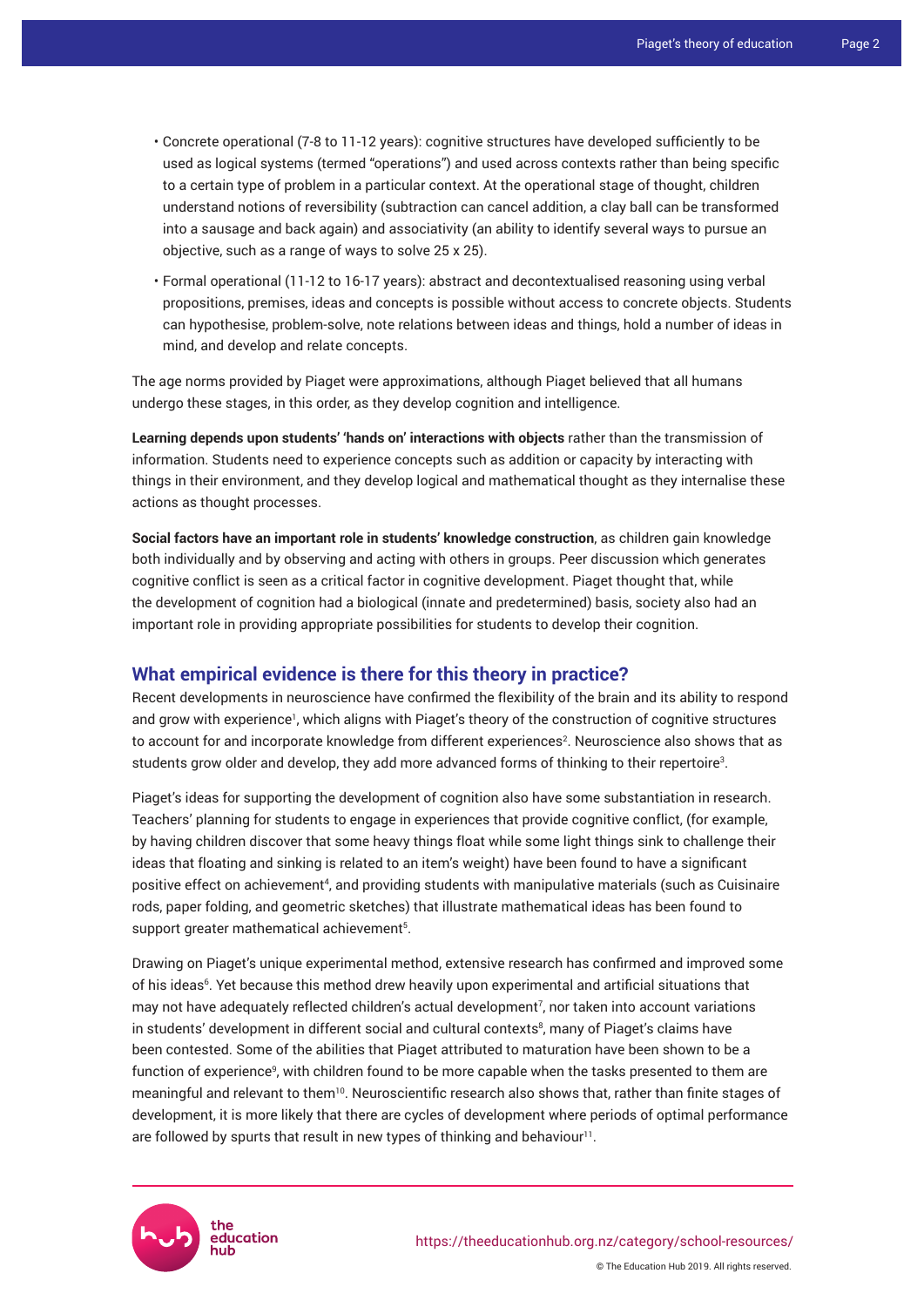### **Piaget's influence on teaching practice**

Piaget's ideas about learning and development have influenced constructivist theories of learning as well as child-centred pedagogies, and particularly a tendency for passive, background roles for teachers in children's education. Piaget theorised that the accommodation and assimilation cognitive processes could not be accelerated by instruction, and that most interactions were ineffective in influencing cognitive change unless positioned at the correct level between assimilation and accommodation and building very carefully from what the student already understands. Piaget suggested the teacher's role involved providing appropriate learning experiences and materials that stimulate students to advance their thinking. His theory has influenced concepts of individual and student-centred learning, formative assessment, active learning, discovery learning, and peer interaction. However, it has also sometimes been misinterpreted to suggest that direct teaching would be inappropriate, a claim that is clearly shown to be inaccurate in cognitive science research.

### **Individual learning**

Piaget's focus on learning as individual development is reflected in the organisation of most education systems, where learning is individualised and students are measured on their individual rather than collaborative performances. Development is seen as individual rather than social or cultural, for example.

#### **Student-centred teaching and formative assessment**

Piaget also has also come to influence what is known as student-centred teaching, in which teachers begin with the student's existing understandings and help them build on and develop these (although note this doesn't preclude teachers identifying and planning carefully the content to be taught). Assessment practices that aim to find out what students already know and can do in order to inform subsequent teaching are important for teaching to be timely and relevant to each student's current capacity for structuring and restructuring knowledge. Teachers use assessment to understand students' prior experience and understanding and how they personally construct a topic or subject in their minds.

### **Active learning**

Piaget thought that independent exploration and discovery were important at all stages of cognitive development in enabling students to lead their own learning in line with their current developmental understandings. Students at the stage of concrete operations require opportunities for hands-on learning, experimenting and testing of objects in order to build concepts, as well as later to work with verbal propositions. Students at the formal operations stage benefit from open-ended projects in which they can explore hypothetical possibilities and reasoning.

## **Discovery learning**

Piaget's theory is also associated with the concept of 'discovery learning' in which students are invited to explore carefully planned activities and experiences that are designed to help them realise key observations and ideas. It is important to note that, although Piaget thought that students could discover some things for themselves, most of the time their development requires reflection and making connections to construct knowledge. In other words, teachers' structuring of students' discoveries is important.

### **Peer conflict**

Piaget's ideas about the importance of cognitive conflict to stimulate the process of equilibrium are sometimes put into practice via opportunities for classroom discussion, which aims to enable students to come across ideas and theories which conflict with their own.